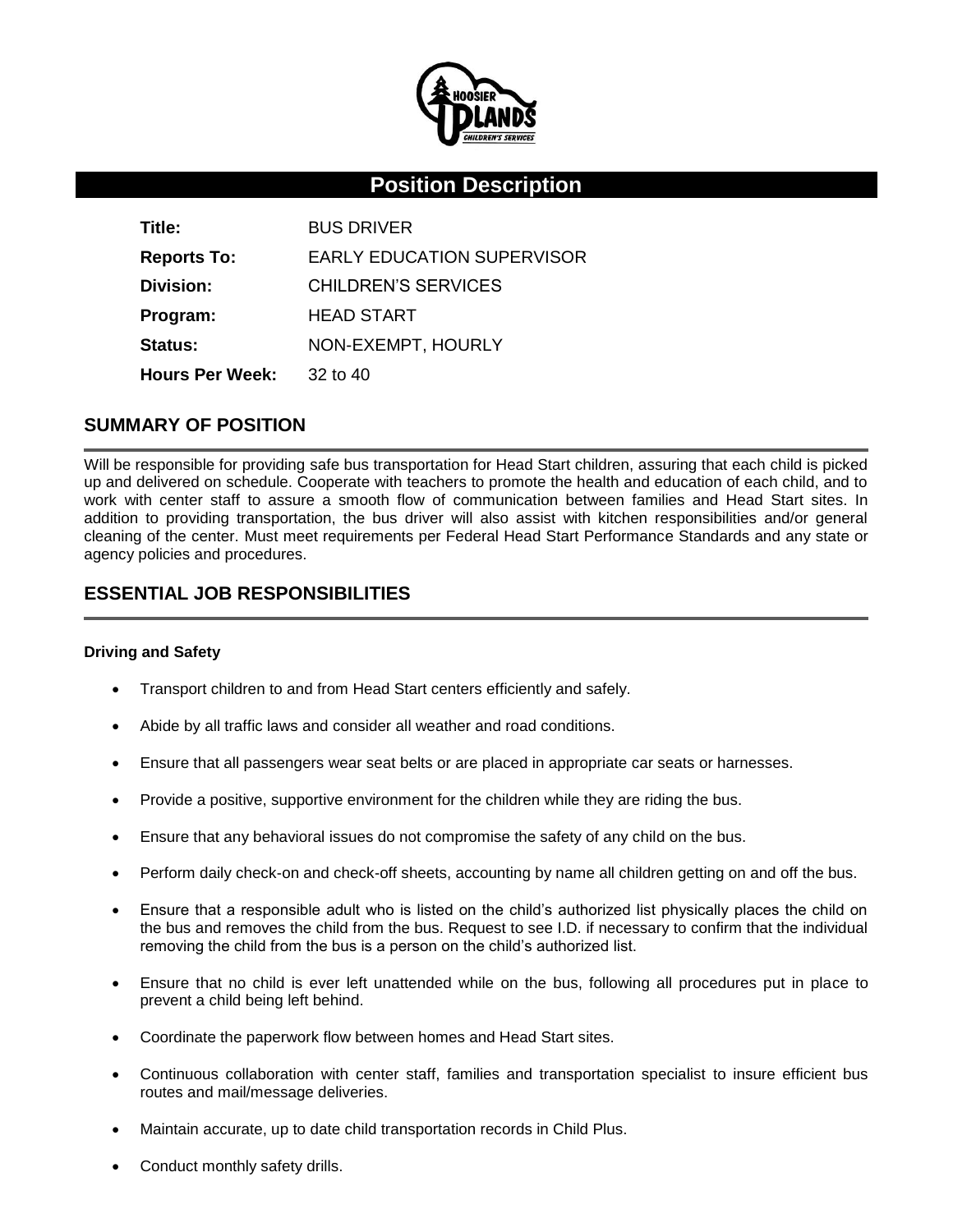- Handle any emergencies calmly and effectively.
- Notify the Transportation Specialist immediately if there is an accident.

#### **Maintenance**

- Perform a pre and post trip inspection for each route daily.
- Complete the Vehicle Safety Inspection form and the Vehicle Mileage Log daily.
- Keep interior of bus clean daily and bus exterior weekly.
- Responsible for notifying the Transportation Specialist when the vehicle is in need of repair or special service.

#### **Establish positive and productive relationships with families**

- Model positive self-esteem building behaviors when working with children.
- Encourage parent engagement in program activities.
- Model manners, health, hygiene, speech and safety.
- Assist with the recruitment of volunteers.

#### **Insure a well-run, purposeful program**

- Take part in family case conferences and challenging behavior conferences as required.
- Report any suspected cases of child abuse or neglect, as required by law, in accordance with agency policies and procedures. Submit documentation to the early education supervisor.
- Participate in staff meetings, family meetings, training and any other assigned meetings.
- Maintain confidentiality at all times. Be mindful of radio communications which can be heard by persons outside the program.
- Contribute to the agency's full compliance with the Head Start Performance Standards and all written component plans. Help implement all objectives and policies.
- Assist with the recruitment of eligible children for the Head Start and Early Head Start programs.
- Assist with gathering and accurately documenting in-kind.
- Perform additional duties as deemed necessary by the Director of Children's Services or designee.

#### **Maintain a commitment to professionalism**

- Participate in pre-service and in-service trainings, workshops, seminars and conferences to up-date professional growth and development.
- Participate in reflective self-evaluation bi-monthly.
- Create and adhere to career and position goals

## **MINIMUM REQUIREMENTS**

Must have high school diploma or GED.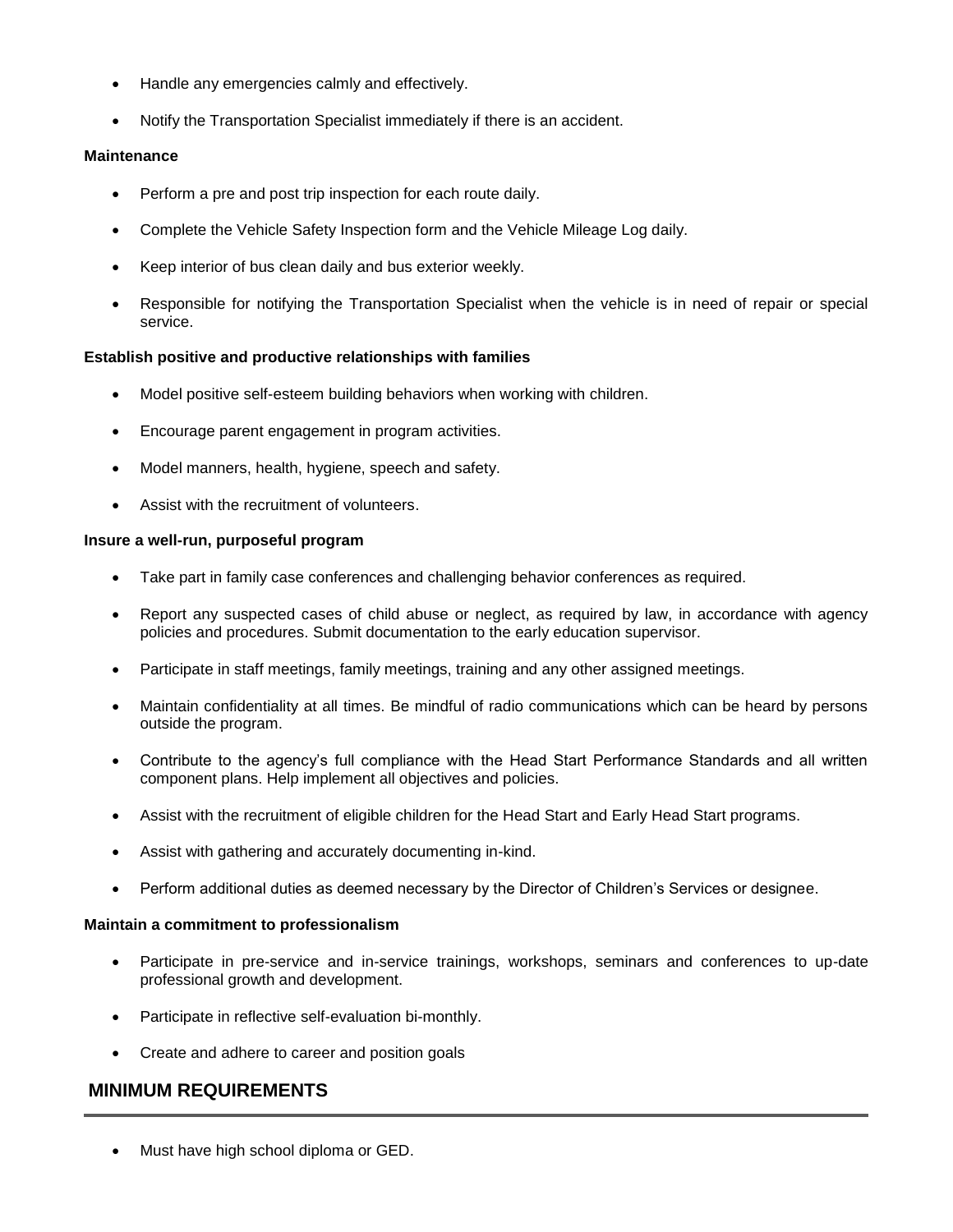- Must have a valid Commercial Driver's License with passenger endorsement issued by the State of Indiana.
- Must have a valid certification issued by the Indiana State School Bus Committee in the driver safety education course as required under IC 20-27. This certification must be completed annually.
- Must have proof of vehicle insurance.
- Must have an exemplary driving record.
- Must submit to a criminal history background check.
- Must have current CDL physical upon hire and update every two years.
- Must submit to a drug and alcohol test prior to hire and randomly throughout employment.

# **KNOWLEDGE, SKILLS AND ABILITIES**

- Basic knowledge of the operation of motor vehicles and the problems that may occur in the operation of the vehicle.
- Problem solving abilities.
- Intermediate level decision needed to adhere to safety and scheduling considerations.
- Strong written and verbal communication skills.
- Intermediate computer skills, internet and e-mail.
- Good organizational skills.
- Must be flexible and non-resistant to change.
- Ability to work as a team member collaborating with staff and parents.
- Ability to set and maintain professional boundaries with families.
- Ability to respond appropriately to an emergency or a crisis situation.
- Must be able to understand, interpret and implement policies and procedures.
- Frequent bending at waist and knees and occasional squatting.
- Occasional lifting up to 50 lbs.
- Ability to carry or drag a child in an emergency situation out of the bus to a safe area.
- Must be available for overnight travel, evening and weekend work as required.
- Must be supportive of the missions of Hoosier Uplands Economic Development Corporation and the Children's Services Division.

### **CONCLUSION**

This job description is intended to convey information essential to understanding the scope of the job and general nature and level of work performed by staff within this position. This job description is not intended to be an